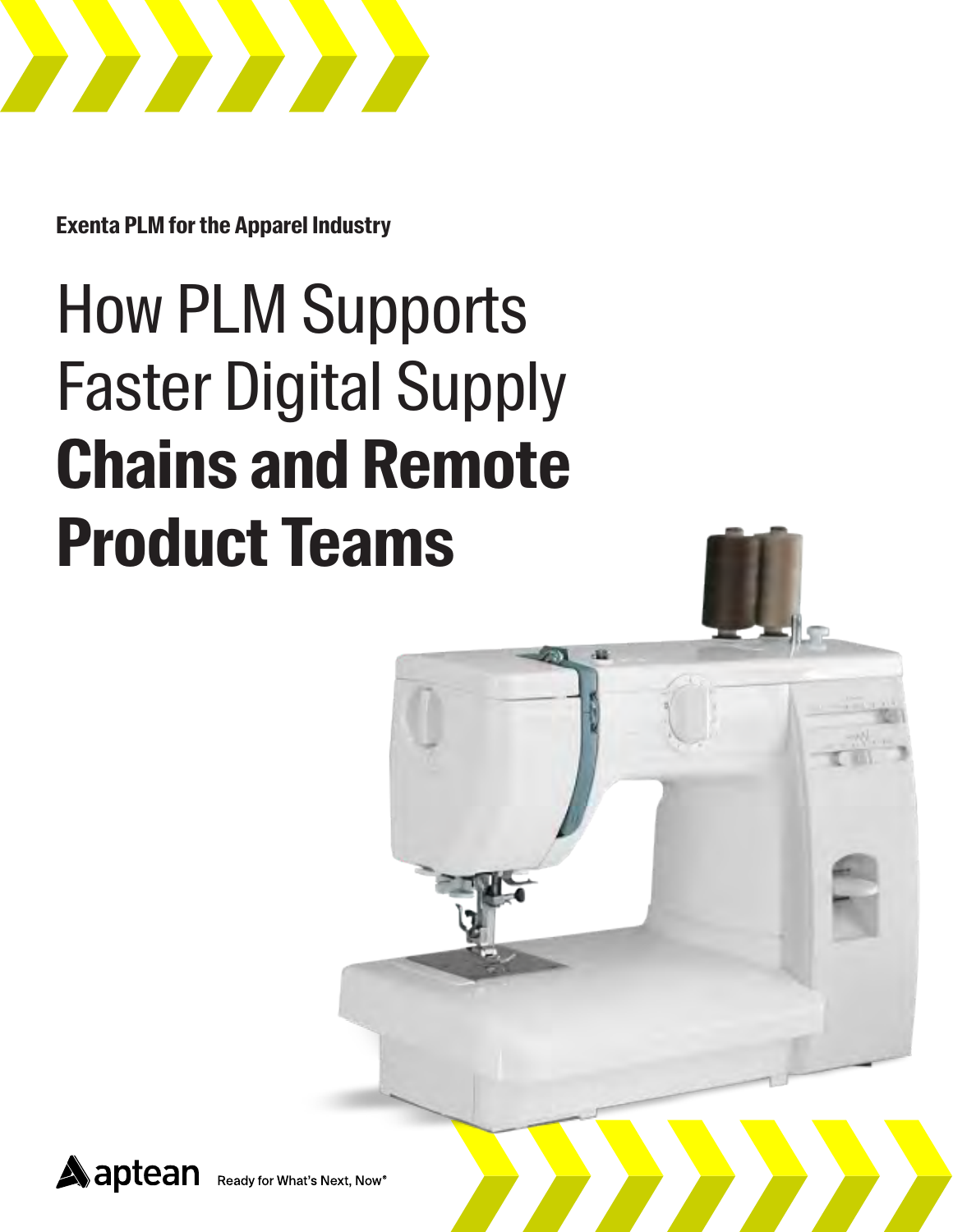

## **Speed and Agility in the Fashion Supply Chain**

The fashion industry moves fast, and in a hypercompetitive marketplace, brands are vying to get to market first with new designs and materials. As fashion moves faster and faster, brands have been making strategic investments in digital supply chain transformation.

Enter the many twists and turns of 2020 into this equation, and the fashion industry is confronted with radical disruption. Suddenly, and unexpectedly, international travel stopped. Global supply chains and logistics were impacted. At least one designer even found himself stranded abroad during a factory visit. Stay-in-place orders forced brands to send employees home. Fashion designers and product managers switched to working from their homes. Runway shows were cancelled and later replaced with some virtual tradeshows. Brands rapidly pivoted to create digital lookbooks and other virtual tools for demonstrating products.

In the midst of rapidly unfolding challenges, having access to real-time, accurate information about your global supply chain evolved from an aspirational goal to a strategic necessity.

Brands that had invested in digital transformation prior to the pandemic, including cloud-based Product Lifecycle Management (PLM) software, were better positioned to collaborate remotely with internal teams and external partners.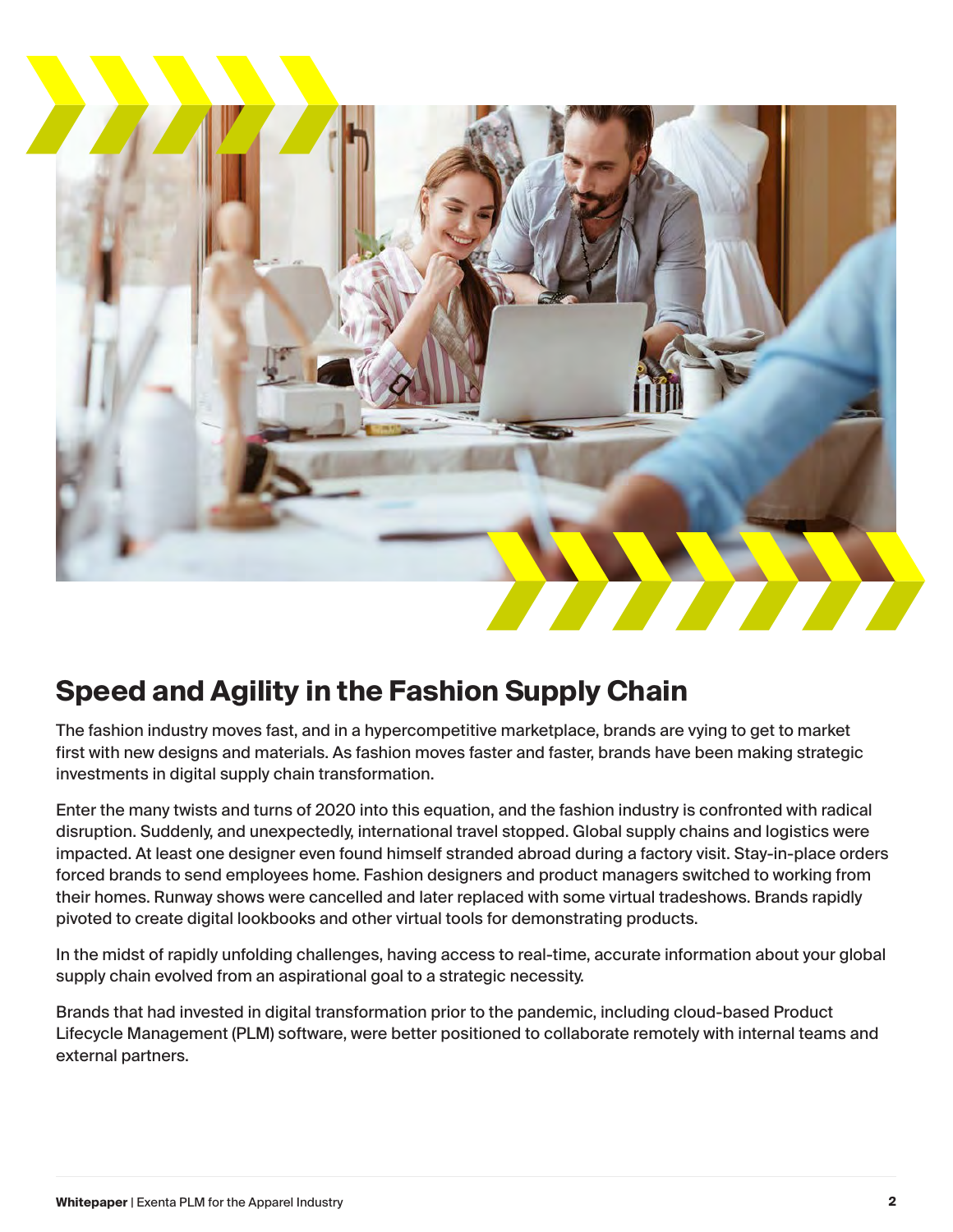# **How PLM Drives Supply Chain Improvements**

There are many technological pieces within an end-to-end, digital supply chain management solution. For fashion and sewn goods manufacturing, PLM is one of the most critical links in the chain. Within product development, PLM makes it possible to:

- **›** Speed time from product concept to marketplace
- **›** Gain operational efficiency to contain costs
- **›** Strengthen sourcing to meet customer demand while improving agility
- **›** Lower sampling costs and raise quality
- **›** Increase supply chain visibility to increase business resilience

Let's look at how PLM improves each step of product development, addressing common challenges faced by design teams.

# **Design**

PLM accelerates design through efficiency while enhancing the creativity of designers. The right PLM solution should be built to solve for three important challenges to the design process.

First, designers hate the tedium of data entry. They don't want to set up reference tables or enter the same information twice in different systems. The PLM system should be integrated into other supply chain solutions in use. Designers don't want to export and possibly compress images from their design tool in order to copy and paste them into a PLM. The right PLM system will make it very easy to capture the information and images needed for tech packs, RFQs and other product management tasks.

Second, as important as it is to centralize design data, designers simply don't enjoy working within an interface that stifles their natural creativity. That's why a good PLM solution needs to let designers work within the Adobe and Mac environments they prefer. They don't want to use a clunky emulator software; they want a clean, web based, fully functional interface that unleashes their creativity.

Finally, the more design teams can locate, and even reuse, designs, materials and other elements, the faster a brand can get to market with new fashions. PLM significantly speeds new designs by giving designers easy access to all past product designs and tech packs.

"Exenta ERP is the backbone of all our systems, and I am particularly pleased **that we have integrated, web-based Exenta PLM to support our designers** who are working remotely as Healing Hands aids our nation's healthcare workers."

**Carrie Bovender**, CEO, Grand Forest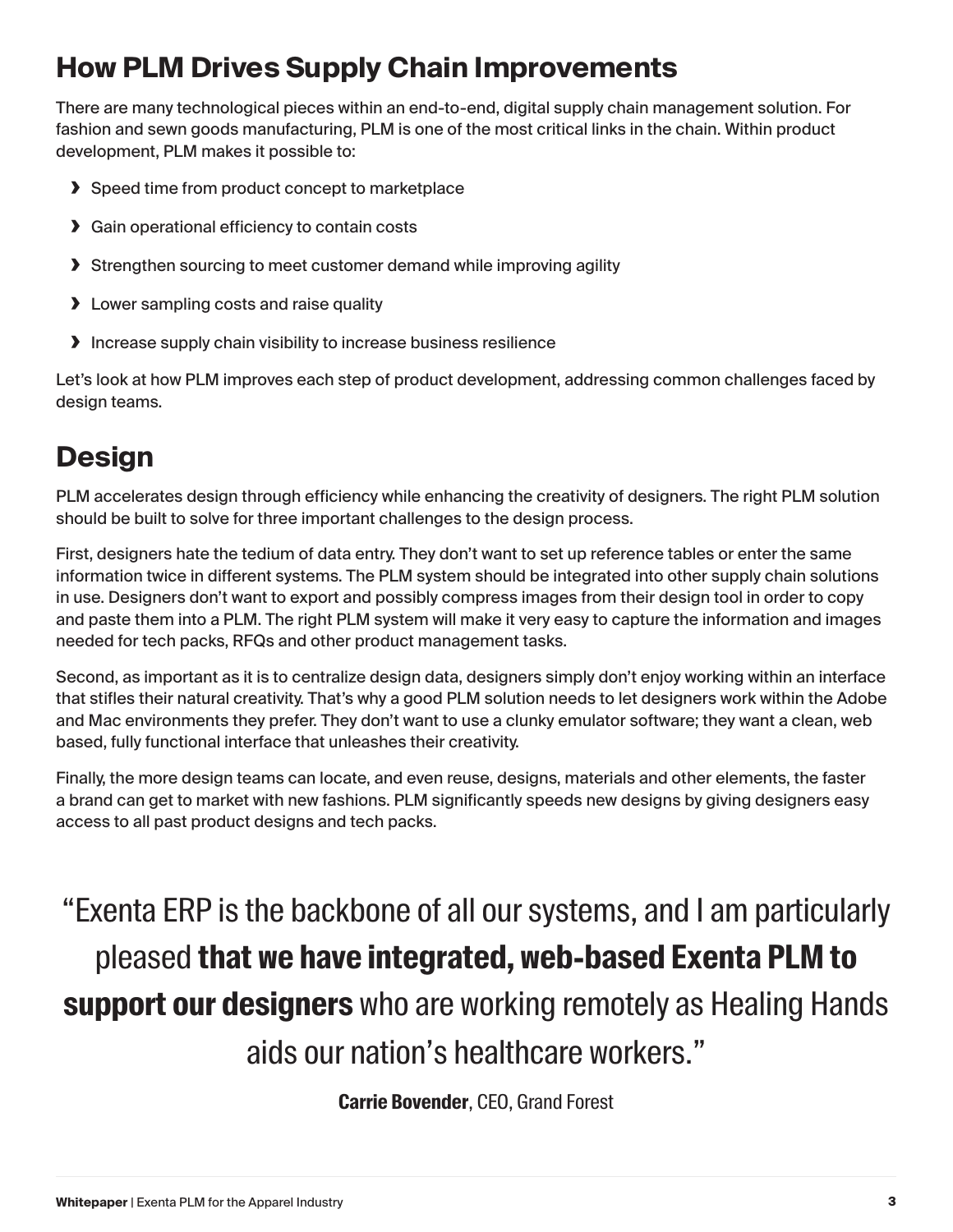"For the creative type like me and my designers, the look of a program is important. If it looks good, it makes you want to open the program. Exenta PLM's search navigation and filters are great, you can **find things quickly** and any kind of speed you can add to your job **makes everything easier**. Especially with a business like ours, time is of the essence."

**Julie Keller**, Designer, Krazy Kat Sportswear

"The Exenta PLM design plug-in for Adobe Illustrator enables designers to **launch new concepts**, as well as contribute to and use information from PLM software, without ever leaving their preferred design tool."

ON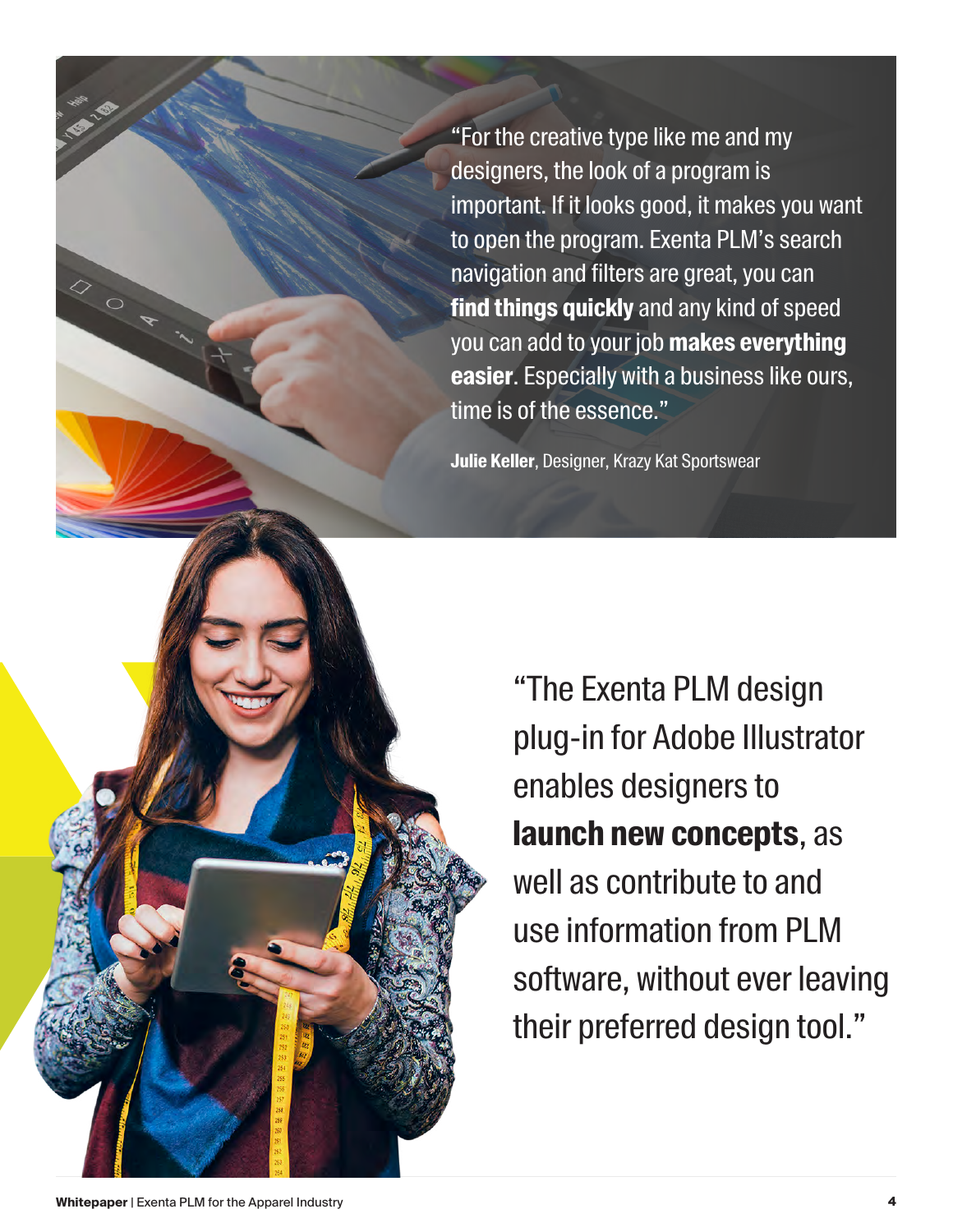# **Tech Pack Development and Sample Tracking**

PLM automates the creation of tech packs and helps design teams keep them organized and up to date as products move through the development cycle. Without a modern PLM system, the product team usually creates spreadsheet tech packs, using different tabs to track various types of samples and measurement specs.

When you have a cloud-based PLM, the experience of creating, updating, and sharing tech packs is much more collaborative and efficient. Data about samples or measurements gets entered just once, eliminating many opportunities for errors in duplicate data entry. Because all team and vendor communication occur within the system, nobody ever forgets to transfer a key piece of information from an email back to the tech pack.

As samples come in and fit tests are performed, new data entered automatically updates the tech pack. Communication tools let team members communicate with each other and with vendors, keeping a record of these communications within the PLM. Version control features help avoid the potentially costly mistake of sending the wrong version of a tech pack to a vendor.

# **Sourcing and Costing**

When it comes to efficient sourcing and costing processes, fashion brands need three things from a PLM:

- **›** Automation of routine tasks to save time
- **›** Excellent tracking to stay organized
- **›** Meaningful comparisons for decision making

"Before we had Exenta's PLM, the design team was pretty inefficient, dedicating a lot of time to different tasks that didn't add value to our company. Since PLM was implemented all the employees involved with the system are not only enjoying their work a lot more, they are also much more efficient, including myself. Our team is a little smaller than before and we are able to achieve better results, with fewer people. **We're thrilled with Exenta PLM**."

**Luisa Zamora**, Director of Development and Design, Confecciones Zoe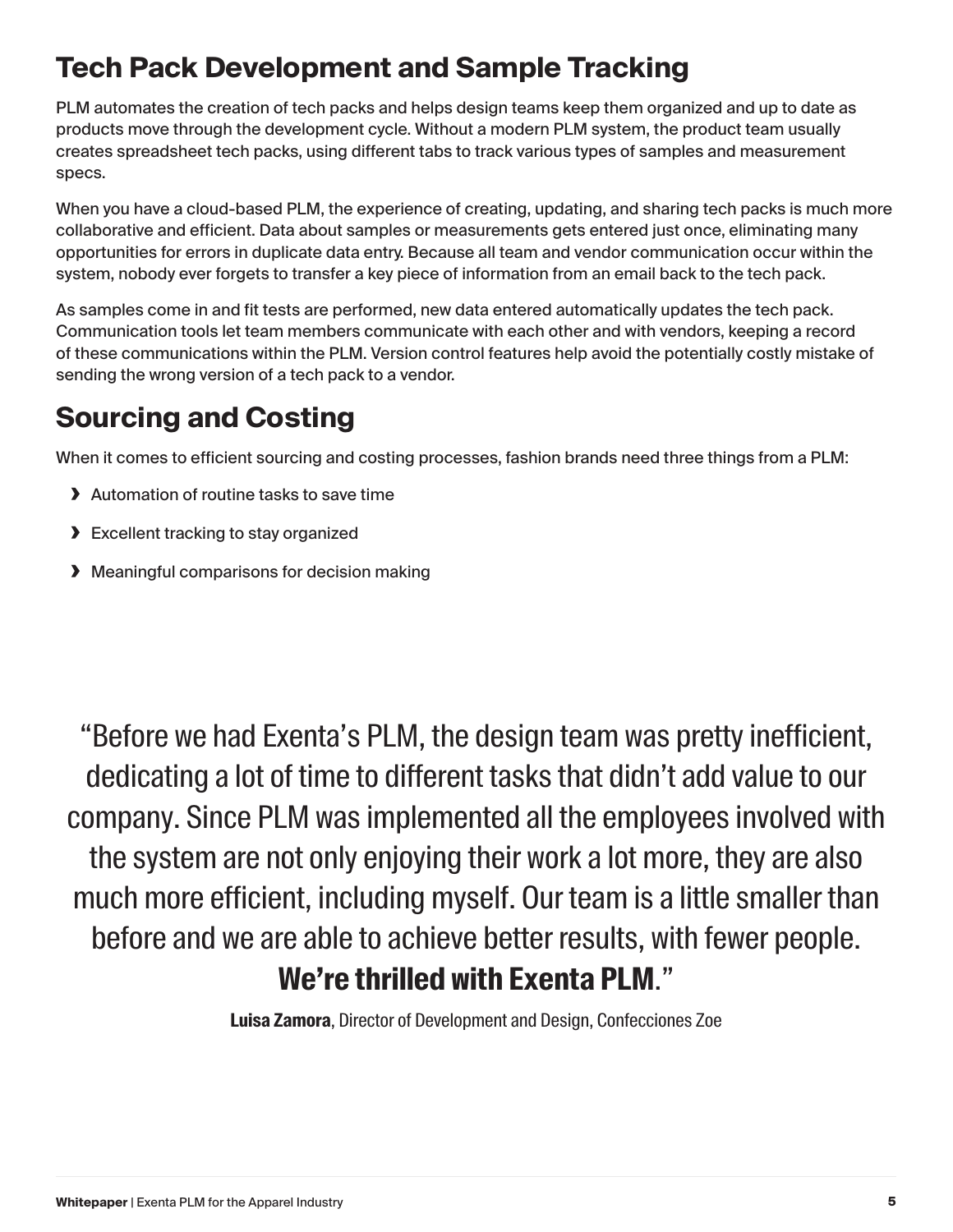In sourcing, the product development team usually needs to request materials from multiple vendors. The right PLM system will speed this process by helping the team generate sample requests immediately and then track the return of sample materials. After samples come in, designers are able compare results between different vendors within a whole sourcing list of those particular material requests. The information for decision making remains centralized and consolidated.

After sending Request for Quotes (RFQs) to partners, PLM enables product managers to see which quotes have been returned, without back and forth emailing. The system should enable side-by-side comparisons of multiple quotes without any need to build a spreadsheet. Teams can save an additional step and even more time by enabling partners to add their own quotes into the Exenta PLM. With the ability to easily compare on key factors, the product team can quickly determine the best costs.

# **Client Spotlight: Northstar Sourcing Group**

A leader in its industry, Northstar is a product sourcing company focused on high-quality footwear, apparel and accessories. With offices and partners worldwide, Northstar has an established global supply chain with a track record for timely delivery and accuracy. Founded in 2003 in Seattle, Northstar started as an idea to create a network of factories for US shoe brands seeking overseas production and has evolved beyond footwear to offer a full-service apparel and accessories division. The company offers a unique and personal approach to each customer, in a "one stop shop" model, offering sales staff, design to fulfillment, material and technology research, in-house testing, prototyping, collaborative design, CAD / blueprints and material development. Northstar uses Exenta's PLM integrated with Exenta ERP to streamline processes from design through promotion.

When the COVID curtain came down on the fashion industry, it was clear to the Northstar team that the businesses that would survive and thrive out of the crisis would be the ones with the most operational efficiency, and strongest customer relationships. "As a footwear and apparel sourcing business that had been running on excel and email for far too long, the decision to invest in Exenta's PLM was a no-brainer," said Jack Perkins, Project Manager at Northstar. Northstar saw PLM as an opportunity to rehaul its product development process with a few key goals in mind:

- 1. Take sample and material development conversation out of email and into a centrally managed platform – improving visibility for the Northstar team, its vendor partners and its customers
- 2. Save design hours traditionally spent on manual 'tech pack' creation
- 3. Reduce total sample development quantity

Working with Exenta's implementation team, Northstar was able to implement PLM in 5 months. "The combination of the support we received from Exenta's team and the buy-in from all Northstar staff allowed us to execute on our lofty implementation timeline goals," said Perkins. When evaluating different PLM and ERP platforms, a key question Northstar considered was: "will this vendor provide the same support in implementation that we've received throughout the sales process?" "With Exenta, it was clear that we'd be receiving a close-knit, hyper-focused implementation team that would work closely with us to achieve our goals. We were fortunate enough to work through implementation with one dedicated project manager, from start to finish. Our Exenta PM really got into the weeds with us to learn our business needs and determine how we could accomplish our goals using the tools provided in Exenta PLM", concluded Perkins.

Fresh off implementation, Northstar is already seeing process improvements in many areas and looks forward to continuing to optimize the Exenta application suite to better serve its customers.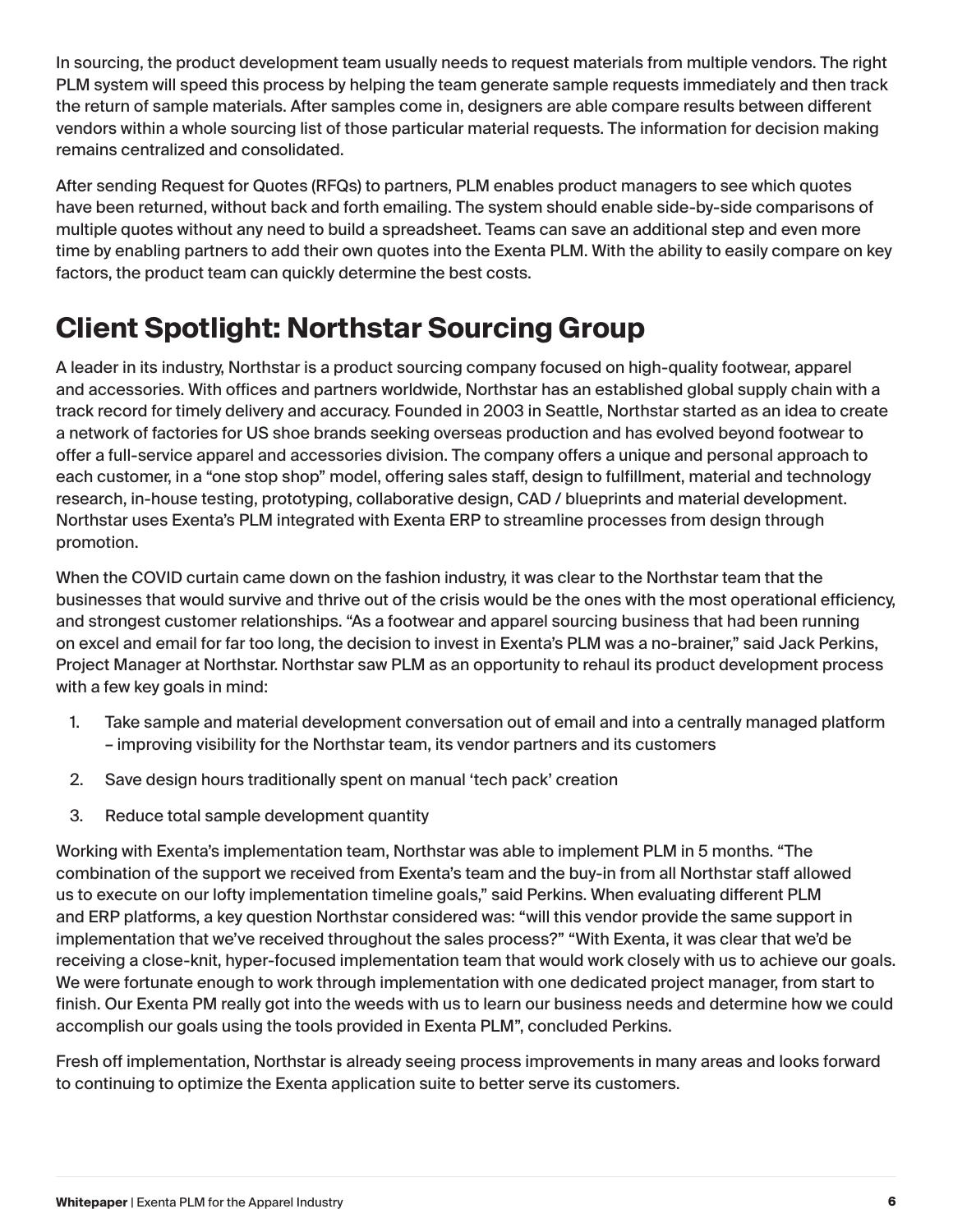# **Six Benefits of a Cloud PLM System in Product Development**

Brands that invest in the technology to support an end-to-end, digital supply chain can level up across the organization in terms of efficiency and productivity. Here are some of the many benefits organizations can expect with a modern, cloud PLM:

#### 1. Communicate and Collaborate Effectively, From Anywhere

Right now, many product teams are scattered with some employees working from home. The ability to communicate clearly within a remote group has never been more important. Cloud-based software solutions let team members work from anywhere, including vendor partners—an important advantage over spreadsheets or offline PLM systems. In-system collaboration and notification tools help team members and partners communicate quickly and effectively, capturing a record of these communications automatically. The result? Less time spent on manual work and more time focused on getting stylish products out the door, so you can beat competitors to market.

#### 2. Stay On Track and On Schedule

As time-to-market in fashion has accelerated, product development teams are under more pressure to hit tighter deadlines. PLM automates information that otherwise must be tracked manually, allowing designers more time to be creative. Additionally, access to the full performance history of each vendor, in terms of costs and lead times, enables product managers to make informed decisions based on budget and schedule.

#### 3. Improve Time to Market

A cloud PLM centralizes all of the information about a product in one place, so the development team, partners and clients can all access the right information at the right time. With everyone working from the same information, decisions get made more quickly and the approval process is much shorter, resulting in better speed to market.

#### 4. Protect Margins and Stay On Budget

Because it is easy to make side-by-side comparisons between multiple vendor quotes, and even run margin scenarios, product managers are able to lower the cost of sourcing. This empowers better decision-making regarding materials, making it easier to stay within the budget and maintain profit margins.

#### 5. Lock Down Designs and Eliminate Version Control Problems

A good PLM system will help you automate the approval process to eliminate back and forth emails, spreadsheet tracking and manual approval requests. Security features let you lock an approved design as final, so that version of the tech pack is safeguarded for production. You don't have to worry about anyone making last-minute changes that could cause mistakes at delivery.

## 6. Gain Visibility Into Your Supply Chain

Having a cloud PLM system puts real-time and historical product development information at your team's fingertips, providing brands unparalleled visibility into material sources and costs, vendor availability and performance, scheduling and lead times, samples, and more.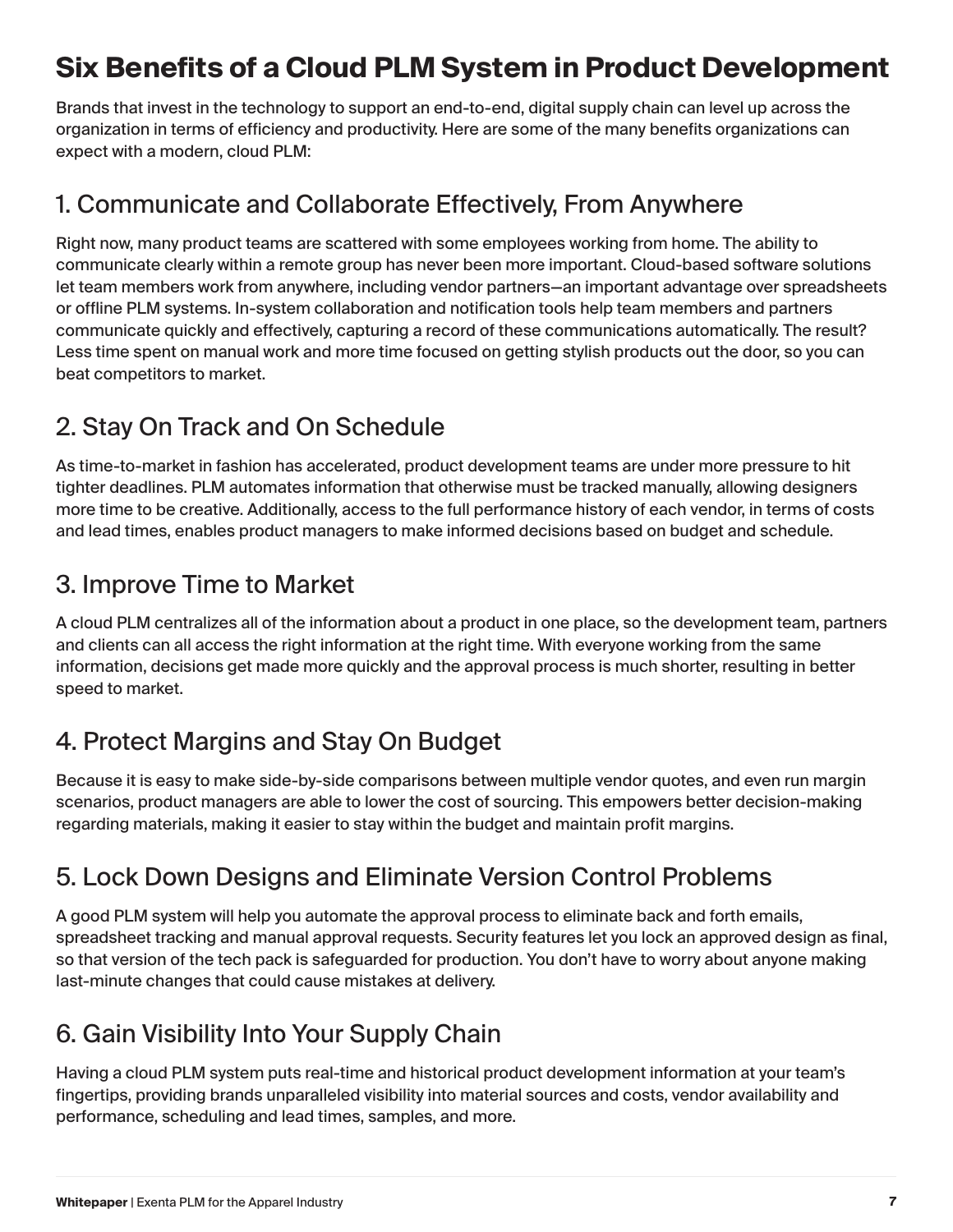| EXENTA                |           |                                             |   |                    |                 |                   |
|-----------------------|-----------|---------------------------------------------|---|--------------------|-----------------|-------------------|
|                       |           | ※ > Designs > CE710/3 > Tech Packs > Update |   |                    |                 |                   |
| 鄙                     |           | Name <sup>*</sup>                           |   |                    | <b>Sections</b> |                   |
| G)<br>$\sigma$        | $0 - 10$  | CE710-3 pack - 01                           |   |                    | Cover           |                   |
|                       |           | Description                                 |   |                    | Notes           |                   |
|                       |           | CE710-3 pack - Baby Bodysult - Denim Group  |   |                    | Image           |                   |
| Comments              | $\bullet$ |                                             |   |                    | Image           |                   |
| ☆ Favorite            |           | Completed On                                |   | <b>Review Date</b> |                 | Image             |
| Q Overview            |           | 2018-12-03                                  | 兽 | 2018-12-06         | 兽               | Image             |
|                       |           | Active                                      |   | Approved           |                 |                   |
| <b>E</b> Images       | (10)      | Yes                                         | ٠ | No                 | ٠,              | Colorway Enterway |
| <b>ED</b> BOMS        | $\bullet$ | & Download Tech Pack                        |   |                    |                 | BOM (Limit)       |
| Colors                | $\bullet$ |                                             |   |                    |                 | Constructions     |
| Color Palettes        | $\bullet$ |                                             |   |                    |                 | Measurements      |
| <b>3</b> Measurements | $\bullet$ |                                             |   |                    |                 |                   |
| <b>D</b> Construction | ۰         |                                             |   |                    |                 |                   |